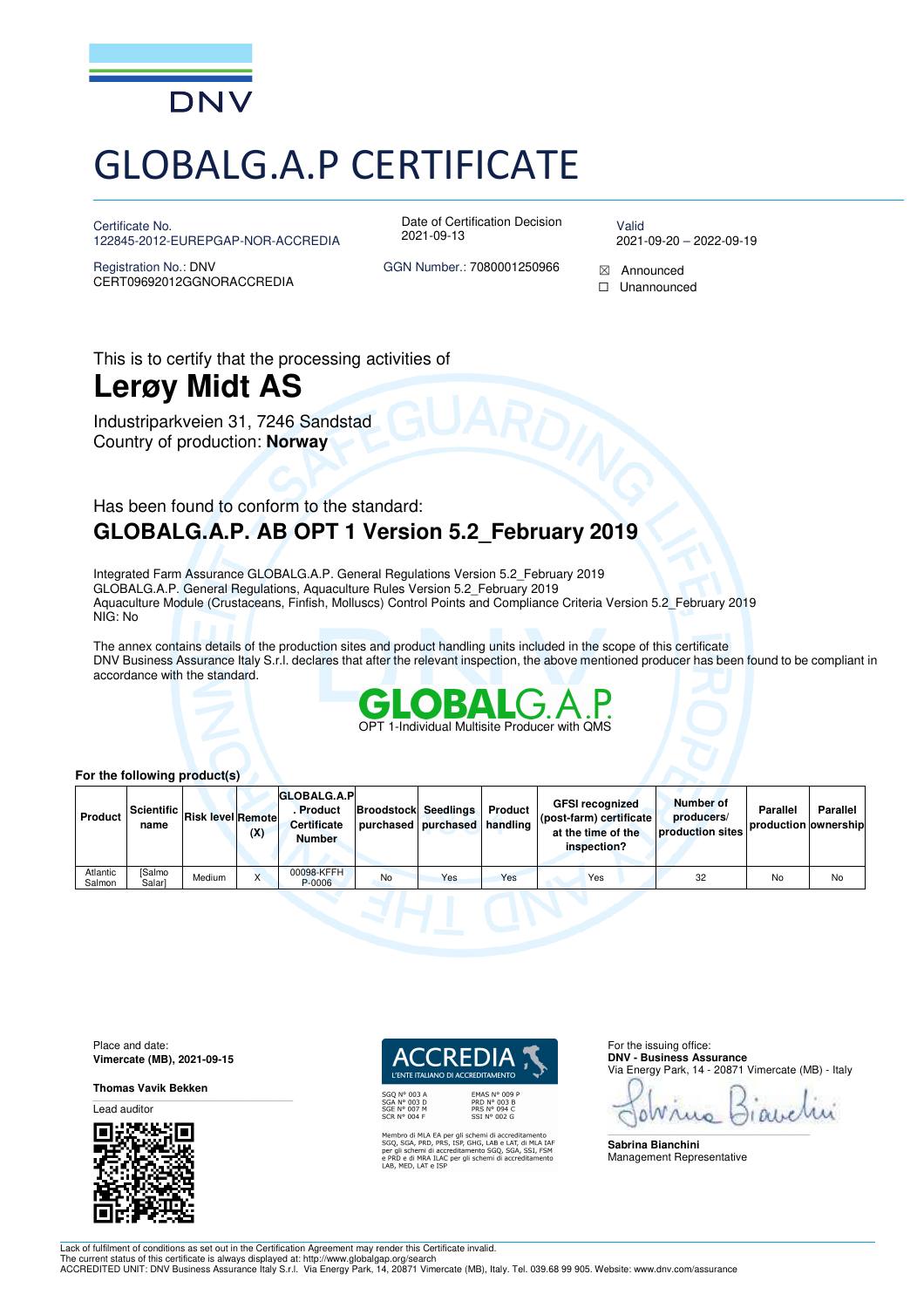

Certificate No: 122845-2012-EUREPGAP-NOR-ACCREDIA Place and date: Vimercate (MB), 2021-09-15

### **Appendix to Certificate (GGN 7080001250966)**

The **Product Handling Units** and **Production Management Units** included in the scope of Certification are the following:

#### **Production Sites**

| <b>PMU name and address</b>                                                                             | Product(s)                                       | <b>Parallel production</b> |  |
|---------------------------------------------------------------------------------------------------------|--------------------------------------------------|----------------------------|--|
| Lerøy Aakvik Rogn og Stamfisk AS,<br>site Hønsvikgulen, Halsavegen 1615,<br>6680 Halsanaustan<br>Norway | Atlantic Salmon (Salmo Salar)<br>Broodstock, Ova | No                         |  |
| Lerøy Midt AS, site Belsvik, Belsvik,<br>7206 Hellandsjøen<br>Norway                                    | Atlantic salmon (Salmo salar) smolt              | No                         |  |
| Lerøy Midt AS, site Kvernvik, Kvernvik,<br>7870 Salsnes<br>Norway                                       | Atlantic salmon (Salmo salar) smolt              | No                         |  |
| Lerøy Midt AS, site Lensvik, Lensvik,<br>7316 Lensvik<br>Norway                                         | Atlantic salmon (Salmo salar) smolt              | <b>No</b>                  |  |
| Lerøy Midt AS, site Botn, Valsøybotn,<br>6686 Valsøybotn<br>Norway                                      | Atlantic salmon (Salmo salar) smolt              | <b>No</b>                  |  |
| Lerøy Midt AS, site Sagelva, Saga,<br>7113 Husbysjøen<br>Norway                                         | Atlantic salmon (Salmo salar) smolt              | <b>No</b>                  |  |
| Lerøy Midt AS, site Bogen,<br>Kvalvåg gamle fergekai, 6509<br>Kristiansund N<br>Norway                  | Atlantic salmon (Salmo Salar)                    | <b>No</b>                  |  |
| Lerøy Midt AS, site Skåren,<br>Landbase Røe, 6509 Kristiansund N<br>Norway                              | Atlantic salmon (Salmo Salar)                    | <b>No</b>                  |  |
| Lerøy Midt AS, site Vullum,<br>Landbase Røe, 6509 Kristiansund N<br>Norway                              | Atlantic salmon (Salmo Salar)                    | No                         |  |
| Lerøy Midt AS, site Seglråa,<br>Indresæter, 7247 Kristiansund N<br>Norway                               | Atlantic salmon (Salmo Salar)                    | No                         |  |
| Lerøy Midt AS, site Renndalen,<br>Renndalen, 6509 Kristiansund N<br>Norway                              | Atlantic salmon (Salmo Salar)                    | No                         |  |
| Lerøy Midt AS, site Kjørsvikgrunn,<br>Tangen, 6509 Hestvika<br>Norway                                   | Atlantic salmon (Salmo Salar)                    | No                         |  |
| Lerøy Midt AS, site Hausan,<br>Gjengstøa, 6509 Hestvika<br>Norway                                       | Atlantic salmon (Salmo Salar)                    | No                         |  |
| Lerøy Midt AS, site Slåttholmen,<br>Gjengstøa, 7247 Hestvika<br>Norway                                  | Atlantic salmon (Salmo Salar)                    | No                         |  |
| Lerøy Midt AS, site Langskjæra,<br>Vikasundet, 7247 Hestvika<br>Norway                                  | Atlantic salmon (Salmo Salar)                    | No                         |  |
| Lerøy Midt AS, site Langskjæra II,<br>Vikasundet, 7247 Hestvika<br>Norway                               | Atlantic salmon (Salmo Salar)                    | No                         |  |
| Lerøy Midt AS, site Hogsneset,<br>Bremsnes, 7247 Kristiansund N<br>Norway                               | Atlantic salmon (Salmo Salar)                    | No                         |  |
| Lerøy Midt AS, site Hogsneset N,<br>Bremsnes, 7247 Kristiansund N<br>Norway                             | Atlantic salmon (Salmo Salar)                    | No                         |  |
| Lerøy Midt AS, site Skjølsvik,<br>Angvika, 7247 Kristiansund N<br>Norway                                | Atlantic salmon (Salmo Salar)                    | No                         |  |

Lack of fulfilment of conditions as set out in the Certification Agreement may render this Certificate invalid.<br>The current status of this certificate is always displayed at: http://www.globalgap.org/search<br>ACCREDITED UNIT